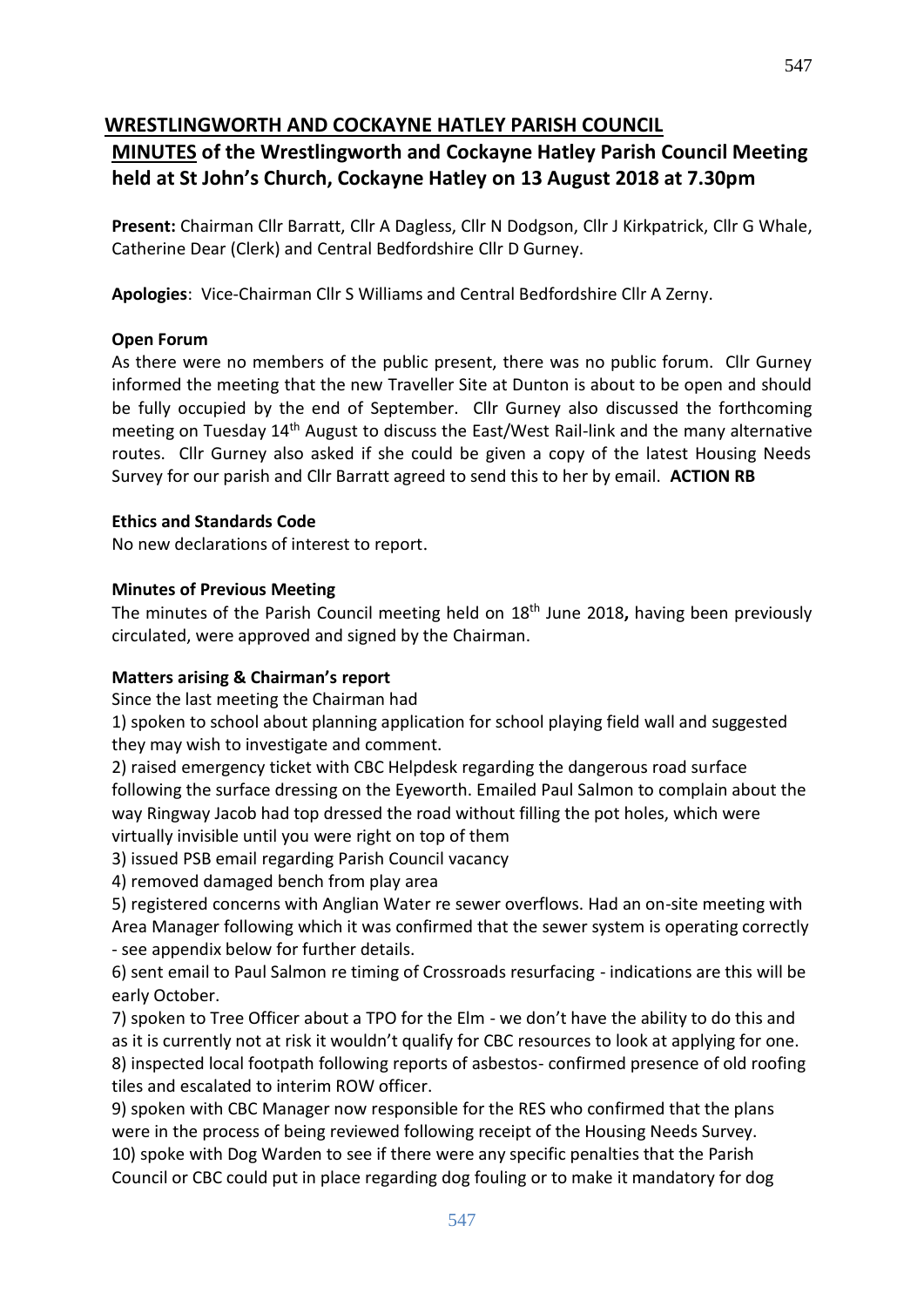walkers to carry 'poo bags'. There aren't but the Dog Warden is willing to visit specific areas if the publicity on Facebook and in the Village Link do not improve the situation. 11) cleared path to grave on uncut side of burial ground that is visited by relatives.

12) reported the obscured road signs at the crossroads (second request)

#### Appendix

the Anglian Water Regional Manager and one of his maintenance leads conducted a site review with the Chairman so he could highlight to them the areas where the surface water compromises the sewers and the sewers overflow into the brook. They checked the sewer system from end to end and there are no issues within it that stop it operating to full capacity. (They also checked some of the brook culverts and despite it not being their responsibility, cleared a large blockage of twigs etc that was impending the flow), We noted at least 8 road drains that are blocked on our walk and Anglian Water will raise this with CBC. The Chairman also reported them.

Since the site visit, the Regional Manager has done a desktop review of the sewer system and identified an area where an excessive flow could cause problems. The technical are looking at options to improve the situation. In the meantime, any incidents of the sewer overflowing should be reported to Anglian Water (by as many people as possible) as this will create an evidence base to support future proposals and increase the priority It is not considered that there is much else the Parish Council can do other than ask Adam to follow up if the drains aren't cleared.

It's worth noting that the degree of rain that fell on the 1st June was so excessive that it overwhelmed the Wrestlingworth sewage treatment plant and Anglian Water are also looking at options to stop this happening again.

The Clerk added that she had

- completed the Annual Return and sent it to the external auditors
- Spoken to the owners of No.71 High Street to discuss the overgrown vegetation along the path. The Councillors then agreed to have it strimmed back by D Granger this year and then re-assess next year. **ACTION CD**
- Received the wording for the plaque for Derek Walker's bench which is now ready to order **ACTION CD**
- Had written to the owners of the barn located alongside Church Lane regarding the loose tiles and had also talked to them about the situation. They informed the clerk that they would see to the loose tiles. As there had been no sign of progress, it was agreed that the Chairman would follow up. **ACTION RB**
- Had completed a VAT return for up to end July 2018
- Had reserved 10 spaces at the meeting to discuss the East/West Rail-link.
- Had received no interest so far in the Parish Councillor vacancy
- Confirmed with Terry Seymour to mend the faulty street light
- Had added the Cockayne Hatley village sign to the Parish Council insurance.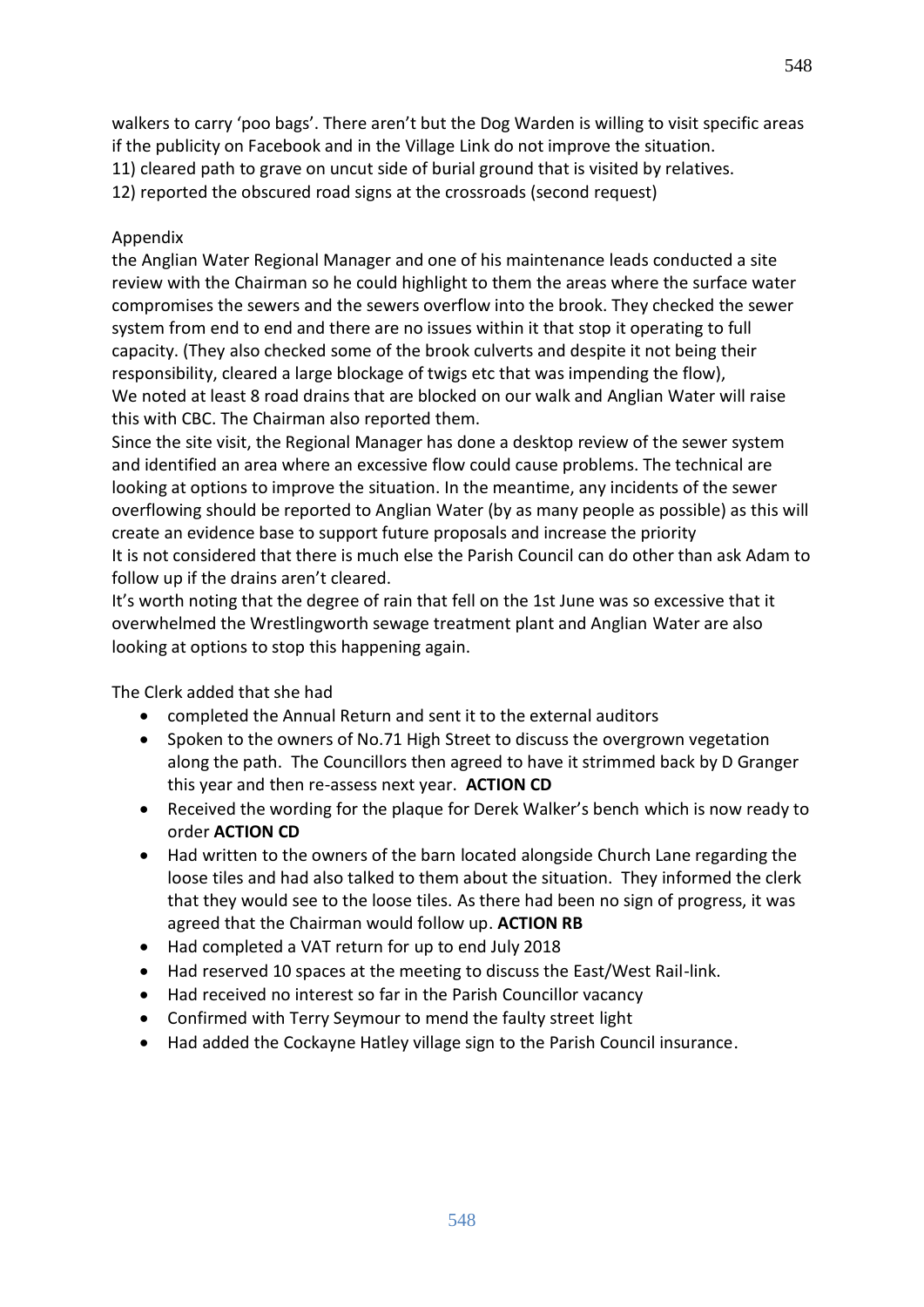#### **Portfolios**

COCKAYNE HATLEY – Cllr Dagless informed the meeting that he had received no further information from the Co-Op.

PLAY AREA – Cllr Kirkpatrick informed the meeting that a site visit was carried out on Friday 10<sup>th</sup> August, details are:

- 1) Bins were emptied and minor litter picking done
- 2) All equipment visually checked and no damage or other faults apparent
- 3) Gate catch has been moved (at earlier date) to other side of small gate section to avoid intrusion into opening when gate open. This is to avoid possible damage to children entering the park area
- 4) Small rabbit noticed in the play area, which appears to live in hedgerow near adjoining houses. No evidence of any holes being dug as yet

Outstanding tasks:

1) General repairs to flooring have been approved and funding agreed, but this has yet to be carried out.

Cllr Kirkpatrick said that he would research an alternative recycled plastic picnic bench to replace the broken wooden bench. **ACTION JK**

HIGHWAYS – Cllr Dodgson informed the Council that he has received communication from Charlotte Dunham from CBC on 4th July to say that our RMF project is in the Target Costings Process which should be out in 2 weeks' time. Unfortunately although the 2 weeks has passed there has been no further update. Cllr Gurney offered to help with this and Cllr Dodgson agreed to send her the details. Cllr Dodgson then informed the Council that there had been a Speedwatch exercise last week. He also informed the Council that the faulty speed sign on the High Street in Wrestlingworth had been reported and that he was told that it was unlikely to be fixed. It was noted that Randall's Close had been re-surfaced and that a drain may have been installed. Cllr Dodgson to investigate **ACTION ND**. Cllr Dodgson also informed the meeting that he had reported the over-hanging trees on the junction of Church Lane and High Street to Nick Carafalo who had said that the tree was the responsibility of BT. Nick to speak to BT.

WEBSITE – Cllr Kirkpatrick informed the Council that a new website is in progress although at the moment there is no delivery date. He added that he hopes it will be possible to use the existing url and that the costings will be £400 to build and then a £200 pa charge thereafter.

PHONE MAST – Cllr Whale informed the meeting that the telecommunication equipment (1 new street furniture style monopole with 3 internally shrouded antennas and 2 x 300mm diameter dishes with one cabinet at ground level) at northern highways verge of Tadlow Rod, Wrestlingworth junction of Tadlow Road/High Street is awaiting a decision.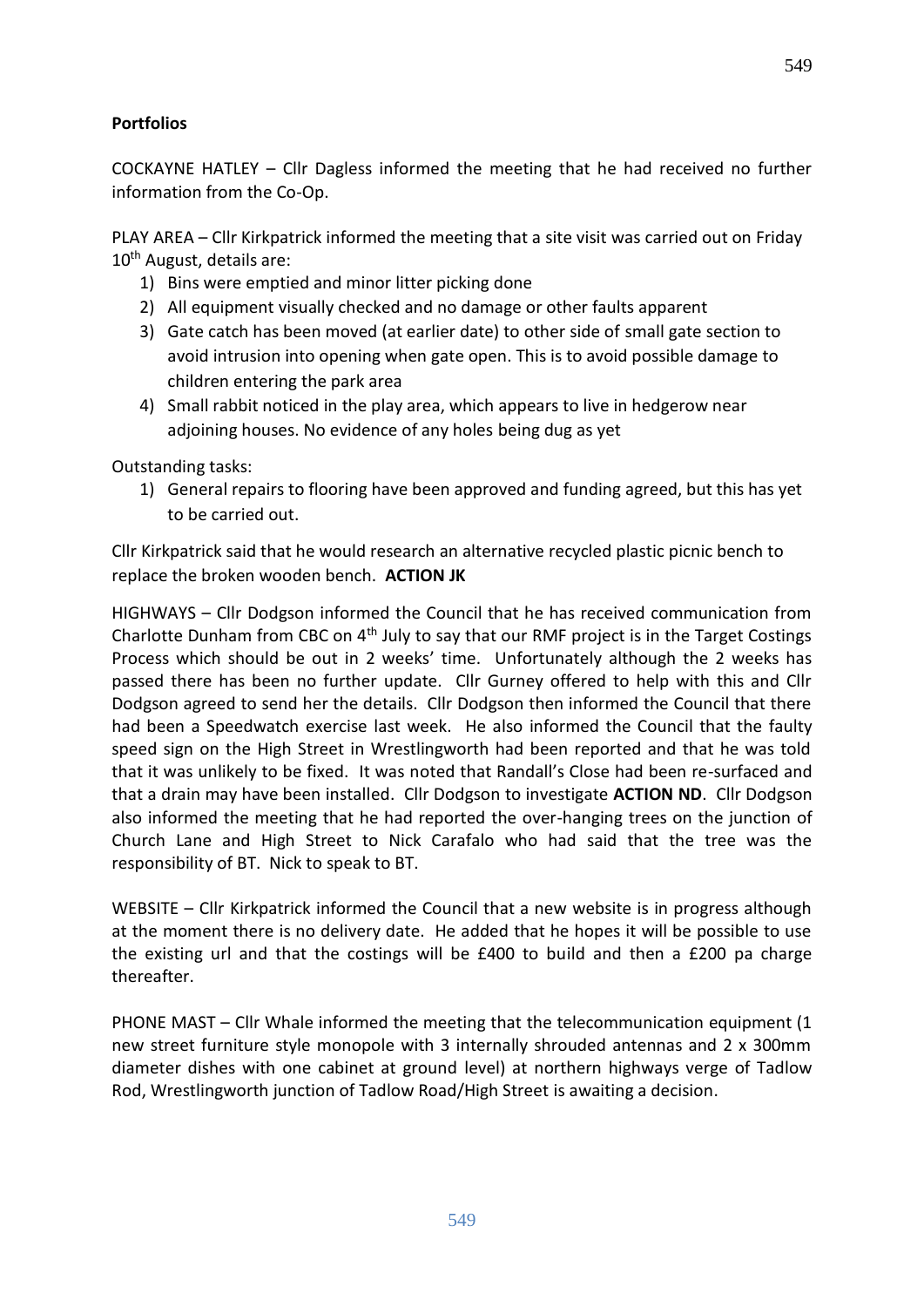#### **Planning**

The current Planning applications were discussed. (**Appendix C)**

It was agreed that the Council would, subject to agreement by Cllr. Williams, object to the application for 2 x 5-bed houses at 25 Braggs Lane as it was not in accordance with our Neighbourhood Plan. Cllr Barratt agreed to discuss this will Cllr Williams on her return Cllr Gurney informed the meeting that she is assisting the Ashbys regarding the change of consent on the land recently acquired next to the converted barns in Cockayne Hatley and that the Parish Council confirmed that they had no objection.

#### **Finance**

#### Councillors approved the payment of invoices **(Appendix A**).

The Financial statement **(Appendix B)** was discussed. The Clerk read out the letter from the internal auditor stating that the financial and other internal controls over the Parish Council's activities and operating procedures are effective and comply with statutory regulations. The Councillors discussed the effectiveness of the overall internal audit arrangements and it was agreed that they were happy with the current control and audit processes. The clerk had distributed a copy of the current Risk Register and Cllr Barratt asked for this to be reviewed by Councillors with any comments to be forwarded to the Clerk by  $20<sup>th</sup>$  September in order that an updated schedule can be discussed at the meeting in October.

#### **Correspondence**

Correspondence regarding the installation of a Salvation Army clothes bin had been received and was discussed. It was agreed that this offer would be rejected as the Council did not want to take away any clothes donations currently received by Wrestlingworth Lower School.

**Any Other Business –** none arising

The meeting closed at 8.45pm

Date of Next Meeting - Monday 8<sup>th</sup> October at 7.30pm.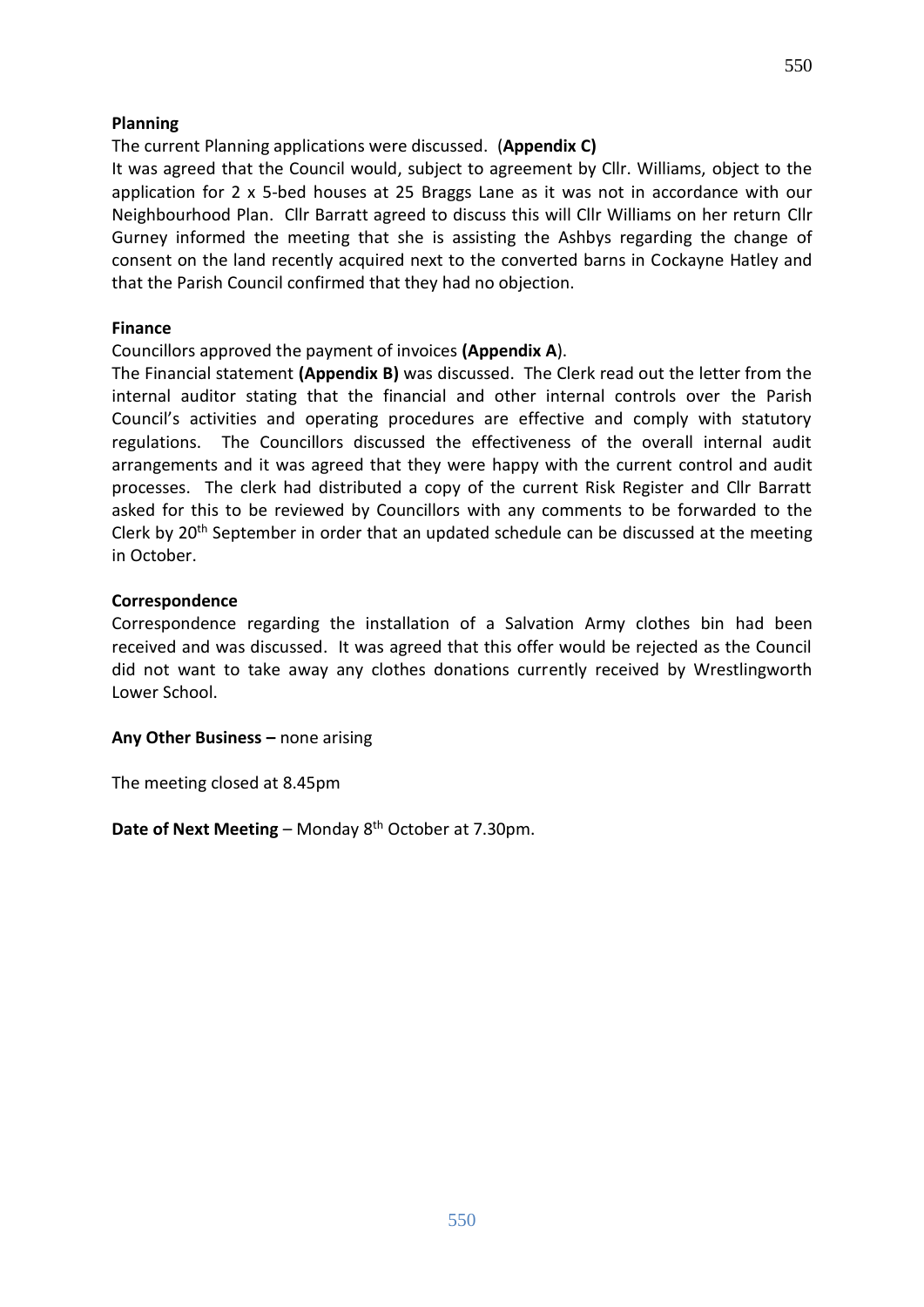#### **Appendix A**

## **Financial Report – July 2018**

The following accounts are to be paid and I need to request the council's endorsement.

| July | E-on Electricity supply D/Debit                               |        | 163.61   |
|------|---------------------------------------------------------------|--------|----------|
| July | Clerk's Salary D/Debit                                        |        | 403.13   |
| July | Clerk's expenses (Telephone, Internet, Stamps,<br>stationery) |        | 18.58    |
| July | SAGE - accounting software D/Debit                            |        | 18.00    |
| July | D J Granger - Grounds maintenance                             |        | 1,218.82 |
| July | ROSPA - Annual inspection of playground and<br>equipment      |        | 126.00   |
| July | Alan Walden - Internal Auditor                                |        | 100.00   |
| July | Terry Seymour - Parish Lights Maintenance                     |        | 64.50    |
| July | VAT return                                                    | 926.87 |          |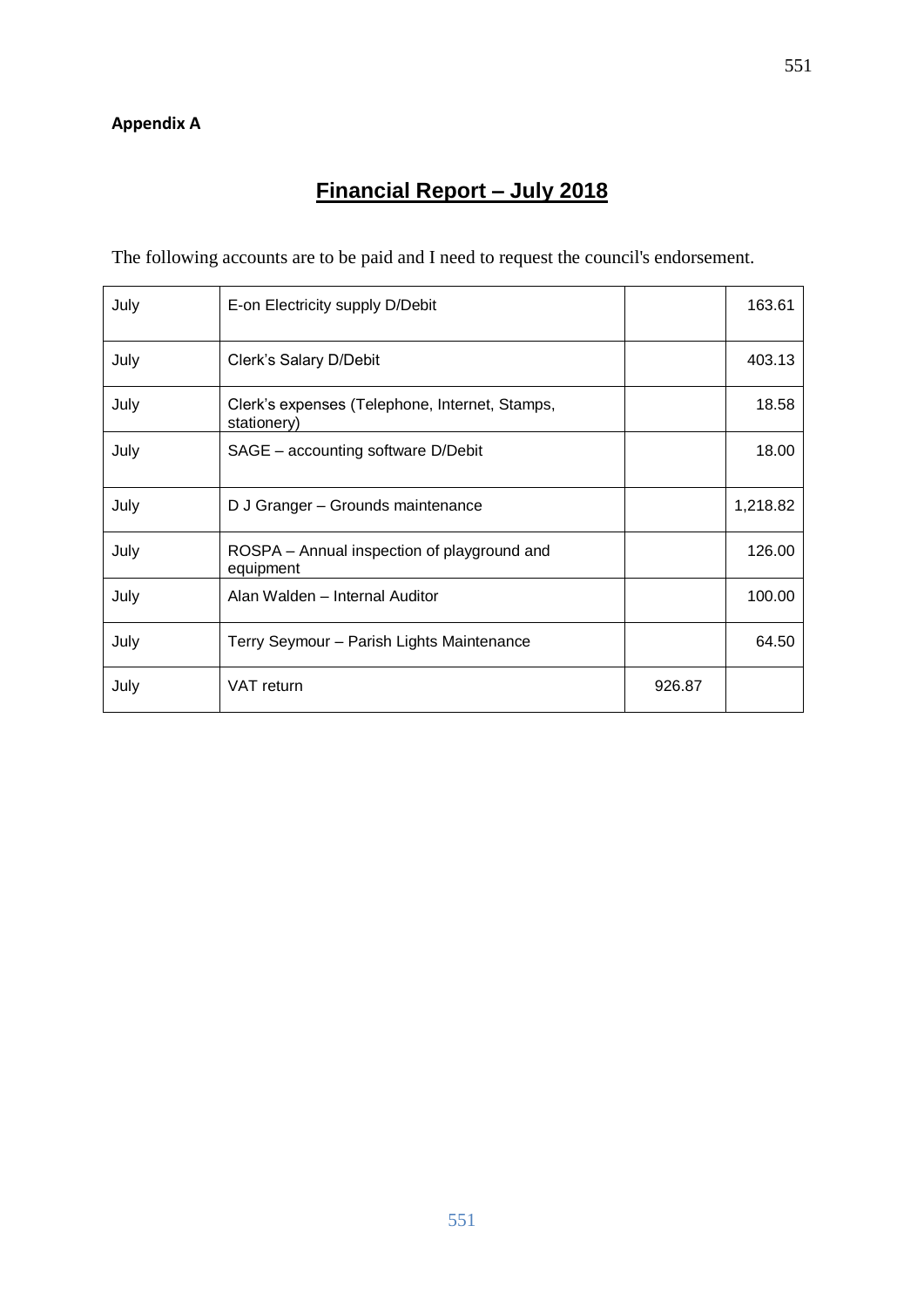## **WRESTLINGWORTH & COCKAYNE HATLEY PARISH COUNCIL**

## **FINANCIAL STATEMENT AT 31 JULY 2018**

|                                    | Year to 31 March 19  |                 | Year to<br>March 18 |
|------------------------------------|----------------------|-----------------|---------------------|
|                                    | <b>Actual</b>        | <b>Budget</b>   | <b>Actual</b>       |
|                                    | Period to 31 July 18 | <u>for year</u> |                     |
| <b>Income</b>                      |                      |                 |                     |
| Precept                            | 20,984.00            | 20,984.00       | 20,030.00           |
| Interest                           | 6.70                 | 15.00           | 17.88               |
| CH land grant                      | 258.78               |                 |                     |
| <b>Grass Cutting Contribution</b>  |                      | 380.00          | 380.33              |
| VAT refund to March 18             | 275.92               |                 | 122.43              |
| Tree cutting contribution          |                      |                 |                     |
| <b>Total Income</b>                | 21,525.40            | 21,379.00       | 20,550.64           |
|                                    |                      |                 |                     |
| <b>Operational Expenses</b>        |                      |                 |                     |
| Accountants fees & Sage            | 60.00                | 500.00          | 510.00              |
| <b>Affiliation Fees</b>            | 172.00               | 300.00          | 294.00              |
| <b>Amenity Field lease</b>         |                      | 120.00          |                     |
| <b>British Legion</b>              |                      | 25.00           | 25.00               |
| <b>Church Clock Maintenance</b>    |                      | 325.00          | 250.00              |
| Churchyard Maintenance             |                      | 1,000.00        |                     |
| Clerk's expenses                   | 153.70               | 350.00          | 303.18              |
| Clerk's salary                     | 1,612.52             | 4,692.00        | 4,616.54            |
| <b>Election expenses</b>           |                      | 375.00          |                     |
| Electricity - street lighting      | 609.35               | 1,800.00        | 1,656.02            |
| Electricity/lighting - maintenance | 375.00               | 400.00          | 268.75              |
| <b>General Maintenance</b>         |                      | 500.00          | 0.00                |
| Grants (see below)                 | 800.00               | 1,500.00        | 2,300.00            |
| Normal Grass and Hedge cutting     | 3,047.05             | 8,000.00        | 6,404.90            |
| Other grounds & tree work          |                      | 1,000.00        |                     |
| Insurance                          | 810.70               | 850.00          | 795.11              |
| <b>Memorial Hall Hire</b>          | 42.00                | 150.00          | 79.00               |
| Millennium Garden                  |                      | 100.00          | 0.00                |
| Lousy Bush sign                    |                      |                 |                     |
| Cockayne Hatley sign               |                      | 0.00            | 590.00              |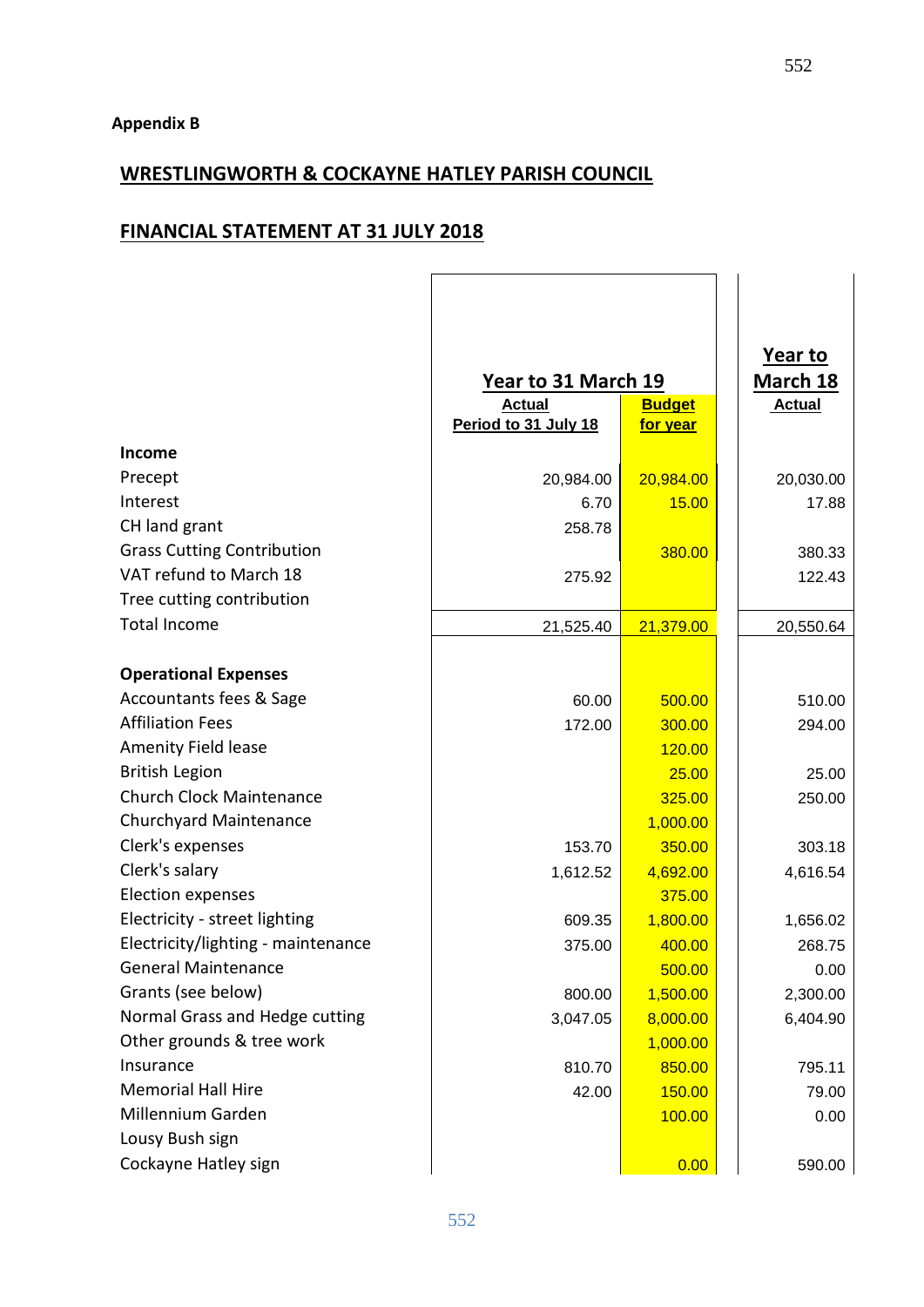| Parish Tidy Up                                                                                                        |                        | 500.00                    | 235.00             |
|-----------------------------------------------------------------------------------------------------------------------|------------------------|---------------------------|--------------------|
| Playing field Maintenance                                                                                             |                        | 1,000.00                  | 538.00             |
| Playing field lease                                                                                                   |                        | 360.00                    |                    |
| Training expenses                                                                                                     |                        | 200.00                    | 83.00              |
| Web site                                                                                                              |                        | 500.00                    | 69.90              |
| Vat expensed and not yet recovered                                                                                    | 926.87                 | 0.00                      | 275.92             |
|                                                                                                                       | 8,609.19               | 24,547.00                 | 19,294.32          |
|                                                                                                                       |                        |                           |                    |
| <b>Operating surplus/deficit</b>                                                                                      | 12,916.21              | $-3,168.00$               | 1,256.32           |
| <b>Projects</b>                                                                                                       |                        |                           |                    |
| Allotment lease and set up                                                                                            |                        | 2,500.00                  |                    |
| Speed reduction measures                                                                                              |                        | 10,000.00                 |                    |
| Neighbourhood Plan                                                                                                    | 10.00                  | 0.00                      | 76.95              |
| Cockayne Hatley land & set up                                                                                         | 30.00                  | 3,000.00                  | 1,000.00           |
| <b>Project Grants received</b>                                                                                        |                        |                           |                    |
| Neighbourhood Plan                                                                                                    |                        | 0.00                      | 0.00               |
| <b>Net Project costs</b>                                                                                              | 40.00                  | 15,500.00                 | 1,076.95           |
| <b>Overall surplus/deficit</b>                                                                                        | 12,876.21              | $-18,668.00$              | 179.37             |
|                                                                                                                       |                        |                           |                    |
| <b>RESERVES</b>                                                                                                       |                        |                           |                    |
| Bank brought forward                                                                                                  | 29,180.75              | 29,180.75                 |                    |
| (Deficit)/Surplus for period<br>Bank carried forward                                                                  | 12,876.21<br>42,056.96 | $-18,668.00$<br>10,512.75 |                    |
| VAT refund due                                                                                                        | 926.87                 |                           |                    |
| Total                                                                                                                 | 42,983.83              |                           |                    |
|                                                                                                                       |                        |                           |                    |
| <b>GRANTS PAID IN YEAR</b>                                                                                            |                        |                           |                    |
| Youth Club                                                                                                            | 150.00                 | 400.00                    | 800.00             |
| Village Link<br>Wrestlingworth Memorial Hall                                                                          |                        | 150.00                    | 150.00<br>1,000.00 |
| St Johns Church                                                                                                       |                        |                           |                    |
| Parish Walking & Wildlife                                                                                             | 150.00                 | 150.00                    |                    |
| Lower School                                                                                                          | 500.00                 | 500.00                    | 350.00             |
| TBA                                                                                                                   |                        | 300.00                    |                    |
|                                                                                                                       | 800.00                 | 1,500.00                  | 2,300.00           |
| <b>IMPORTANT NOTES</b><br>Grass cutting varies according to number of cuts required and amount of hedge cutting<br>1. |                        |                           |                    |
| Current account - 31/07/18<br>$\overline{2}$                                                                          | 1,421.36               |                           |                    |
| Deposit account - 31/07/18                                                                                            | 40,635.60              |                           |                    |
|                                                                                                                       | 42,056.96              | 0.00                      |                    |

3 The £590 spend on the sign at CH was included in original budget for 2018/19. Now adjusted as spent in 2018/18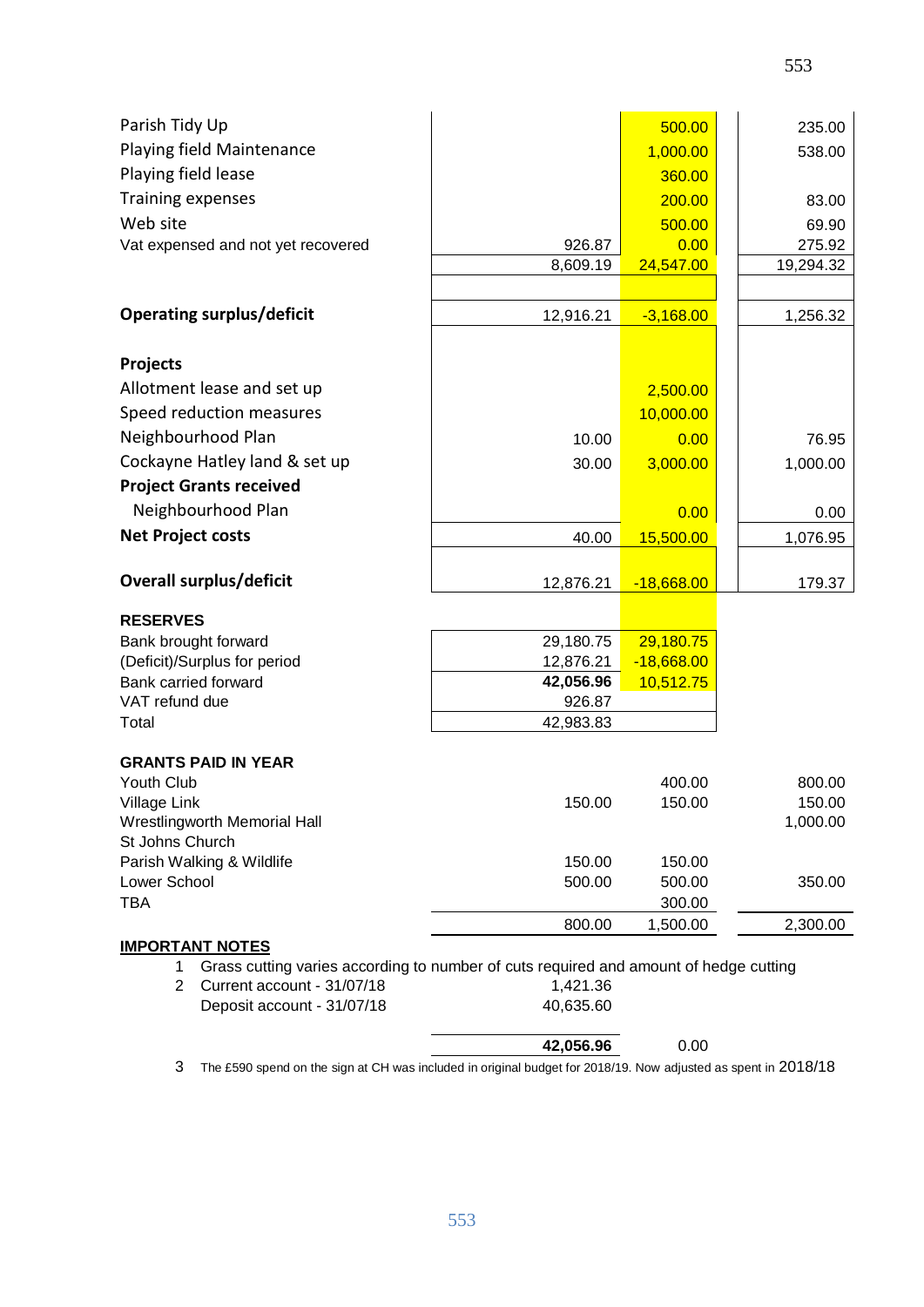## **Appendix C**

# **Planning Applications as at 2nd August 2018**

| <b>Application No.</b><br>and Date                   | <b>Location</b>                                                               | <b>Works</b><br><b>Proposed</b>                                                                    | <b>PC Comment</b>                                                                                                                            | <b>Status</b>                                                                                             |
|------------------------------------------------------|-------------------------------------------------------------------------------|----------------------------------------------------------------------------------------------------|----------------------------------------------------------------------------------------------------------------------------------------------|-----------------------------------------------------------------------------------------------------------|
| CB/18/00772/FULL<br>16.03.18                         | 1 Randalls<br>Close,<br>Wrestlingworth                                        | Lounge<br>extension                                                                                | No comment                                                                                                                                   | Approved<br>20.06.18                                                                                      |
| CB/EN/18/0147<br><b>Enforcement Case</b><br>27.03.18 | Home Farm<br>Wrestlingworth<br>(Construction<br>of 3 dwellings<br>on paddock) | Alleged non-<br>compliance<br>with approved<br>plans                                               | Concern about<br>soil removal<br>prior to building<br>and subsequent<br>height of<br>buildings.<br>See on next<br>page<br>CB/18/1500/VO<br>C | Case<br>closed<br>22.05.18<br>pending<br>outcome<br>of app. to<br>vary<br>levels of<br>plots 1<br>and $2$ |
| CB/18/01500/VOC<br>03.05.18                          | Home Farm<br>Wrestlingworth<br>(Construction<br>of 3 dwellings<br>on paddock) | Construction<br>of retaining<br>wall on<br>perimeter of<br>site against<br>school playing<br>field | Concern about<br>soil removal<br>prior to building<br>and potential<br>erosion of<br>school playing<br>field                                 | Approved<br>28.06.18                                                                                      |
| CB/18/01509/FULL<br>03.05.18                         | Land adjacent<br>to 21 Village<br>Road C/Hat                                  | Retrospective<br>change of use<br>to garden<br>following<br>purchase June<br>2017                  | No comment                                                                                                                                   | Awaiting<br>decision<br>02.08.18                                                                          |